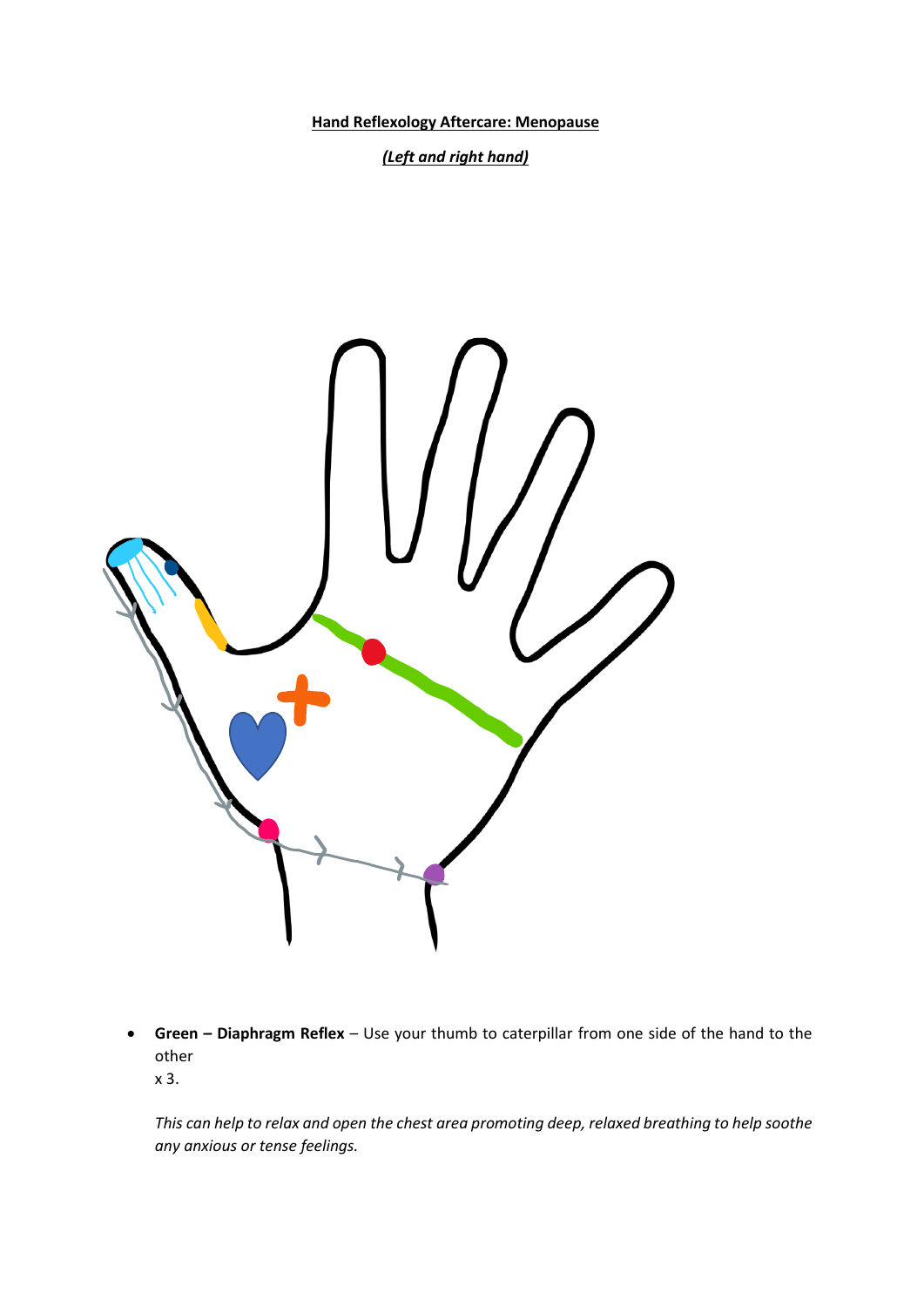• **Red - Solar Plexus Reflex** – Use your thumb to make gentle rotations over the reflex. Then, apply gentle pressure as you take a lovely, deep inhale in through the nose. Release that gentle pressure help as you exhale, completely through the mouth x 3

*This can help to soothe and rebalance any anxious or tense feelings, allowing the mind and body a gentle pause to reset.*

• **Blue Love Heart – Heart Reflex and our Emotional Centre** – Use your thumb to caterpillar across the reflex area, imagining you are colouring in the area like a colouring book.

*This can help support our circulatory system and also help support our emotional wellbeing.*

• **Light Blue – Head and Brain Reflex (including Hypothalamus, Pituitary\* and Pineal) –** Use your index finger to caterpillar walk vertical lines as shown in the diagram to cover the area in full. Then use your index finger to make gentle rotations at the tip of the thumb.

*This can help to soothe any headaches, feelings of 'brain fog' allowing thoughts to clear. This can also help regulate body temperature, help regulation of hormones and can help aid sleep.*

• **Dark Blue – Pituitary\* Reflex with intent** – Use your index finger to push into the centre swirl on the thumb, making gentle but firm rotations.

*This is known as the 'master hormonal gland' and also helps the body release 'feel good endorphins, helping to boost mood and soothe any feelings of an emotional rollercoaster.*

• **Pink (Uterus Reflex) and Purple (Ovary Reflex) –** Use your thumb and middle finger to gently hold the area highlighted on the diagram. Hold lightly for around 20 seconds. You may feel tingling sensations or heat within the area held, over your hands or within the area of your body.

*This can help settle, soothe and balance the Ovaries and Uterus, being a key reflex here together with increasing circulation to support good health.*

• **Yellow – Thyroid Reflex –** *use the index finger to caterpillar walk over and cover the area coloured Yellow on the diagram above*

*This can help support body energy together with being referred to as the 'third Ovary' in Reflexology.* 

• **Orange – Adrenal Gland Reflex –** Use your thumb to make gentle but firm rotations into the area coloured Orange.

*This can help to regulate our stress hormones, allowing us to feel calm together with helping the body release its own natural anti-inflammatories.* 

• **Grey – Spine and Nervous System Reflex –** Use the pads of the fingers to gently sweep down the area coloured Grey.

*This can help cleanse and soothe our nervous system, promoting feelings and calmness and support as we work along our physical spine also.*